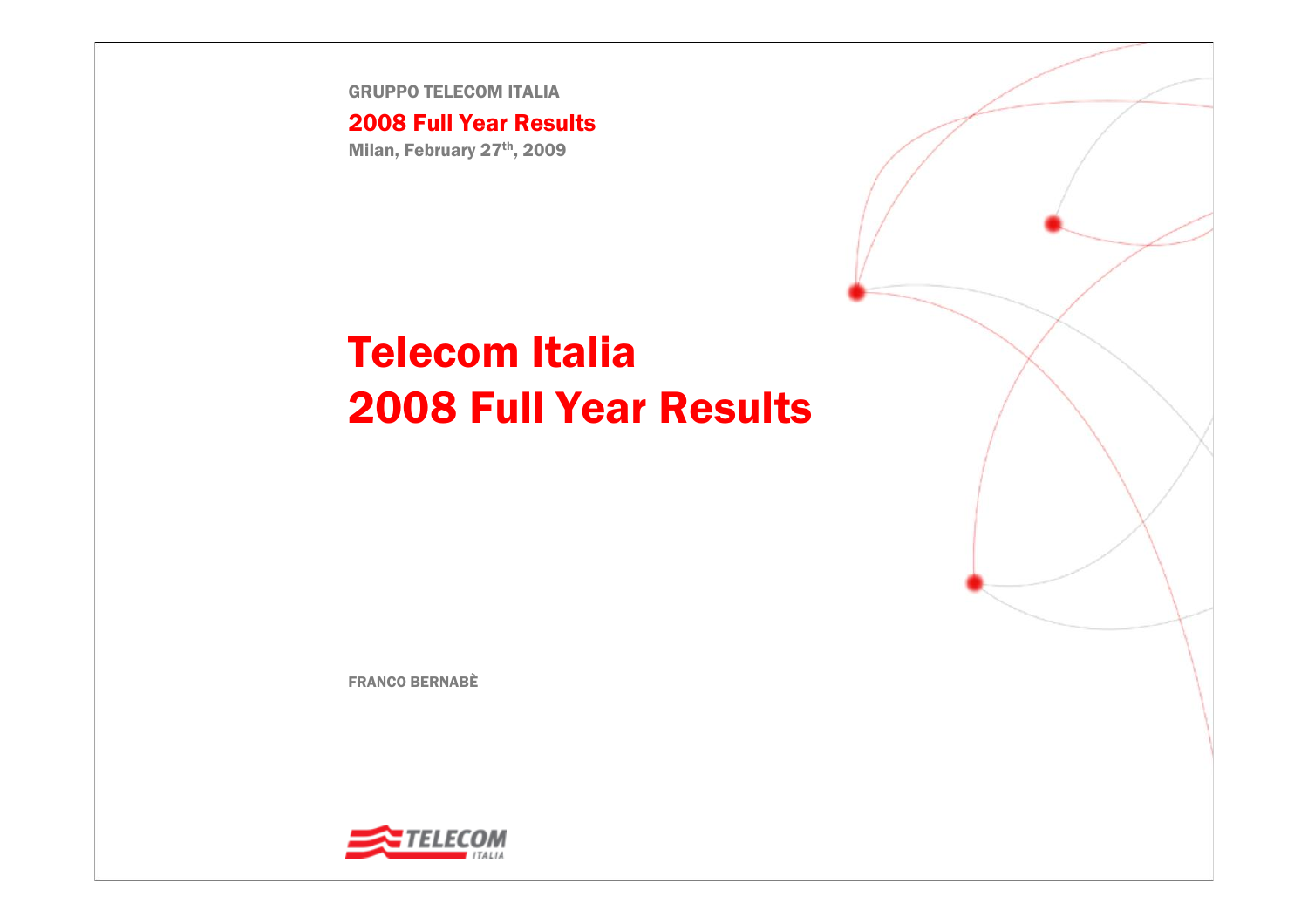### Safe Harbour

These presentations contain statements that constitute forward-looking statements within the meaning of the Private Securities Litigation Reform Act of 1995. These statements appear in a number of places in this presentation and include statements regarding the intent, belief or current expectations of the customer base, estimates regarding future growth in the different business lines and the global business, market share, financial results and other aspects of the activities and situation relating to the Company.

Such forward looking statements are not guarantees of future performance and involve risks and uncertainties, and actual results may differ materially from those in the forward looking statements as a result of various factors.

Analysts are cautioned not to place undue reliance on those forward looking statements, which speak only as of the date of this presentation. Telecom Italia Spa undertakes no obligation to release publicly the results of any revisions to these forward looking statements which may be made to reflect events and circumstances after the date of this presentation, including, without limitation, changes in Telecom Italia Spa business or acquisition strategy or to reflect the occurrence of unanticipated events. Analysts and investors are encouraged to consult the Company's Annual Report on Form 20-F as well as periodic filings made on Form 6-K, which are on file with the United States Securities and Exchange Commission.

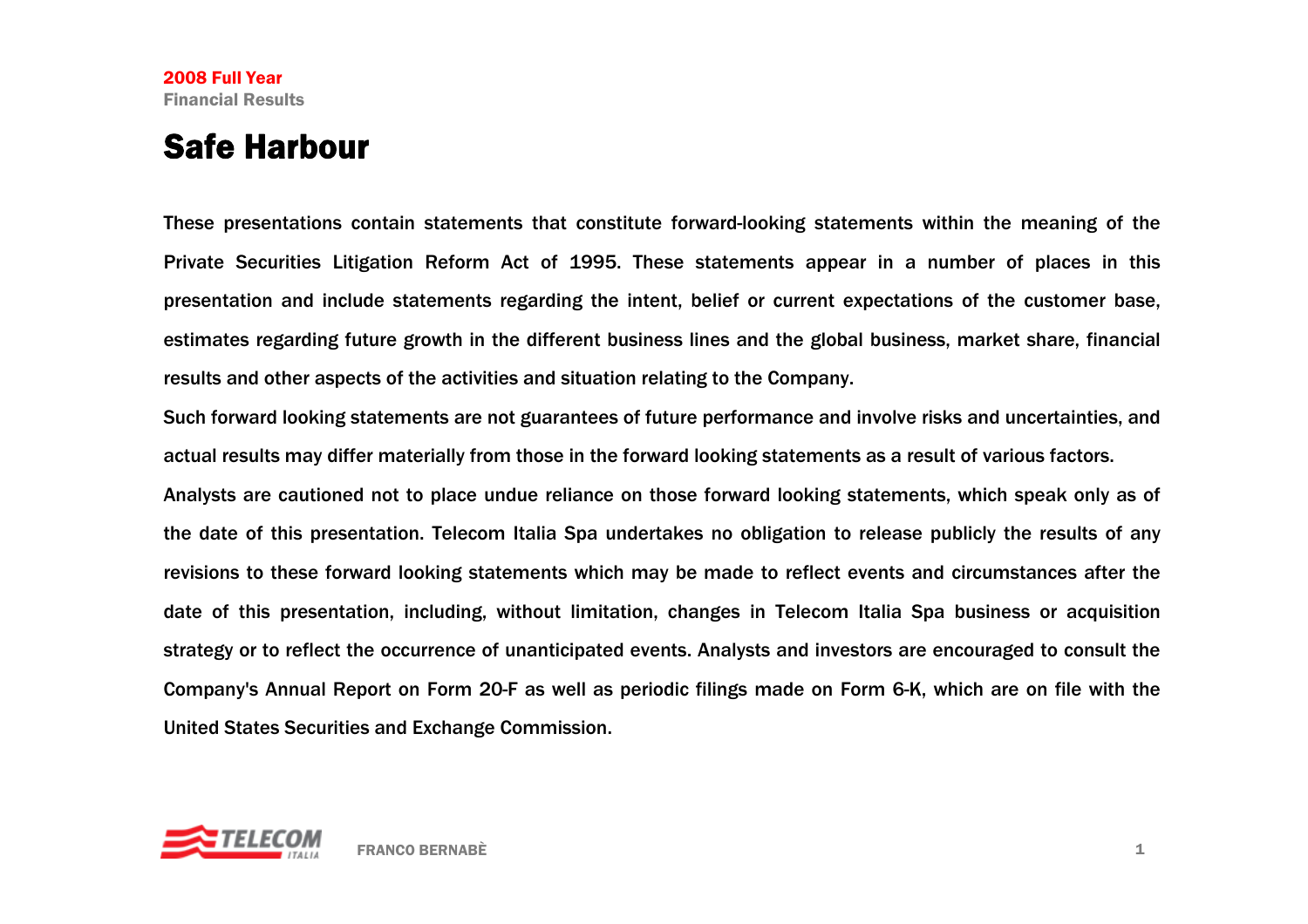### Key Objectives and Strategic Levers



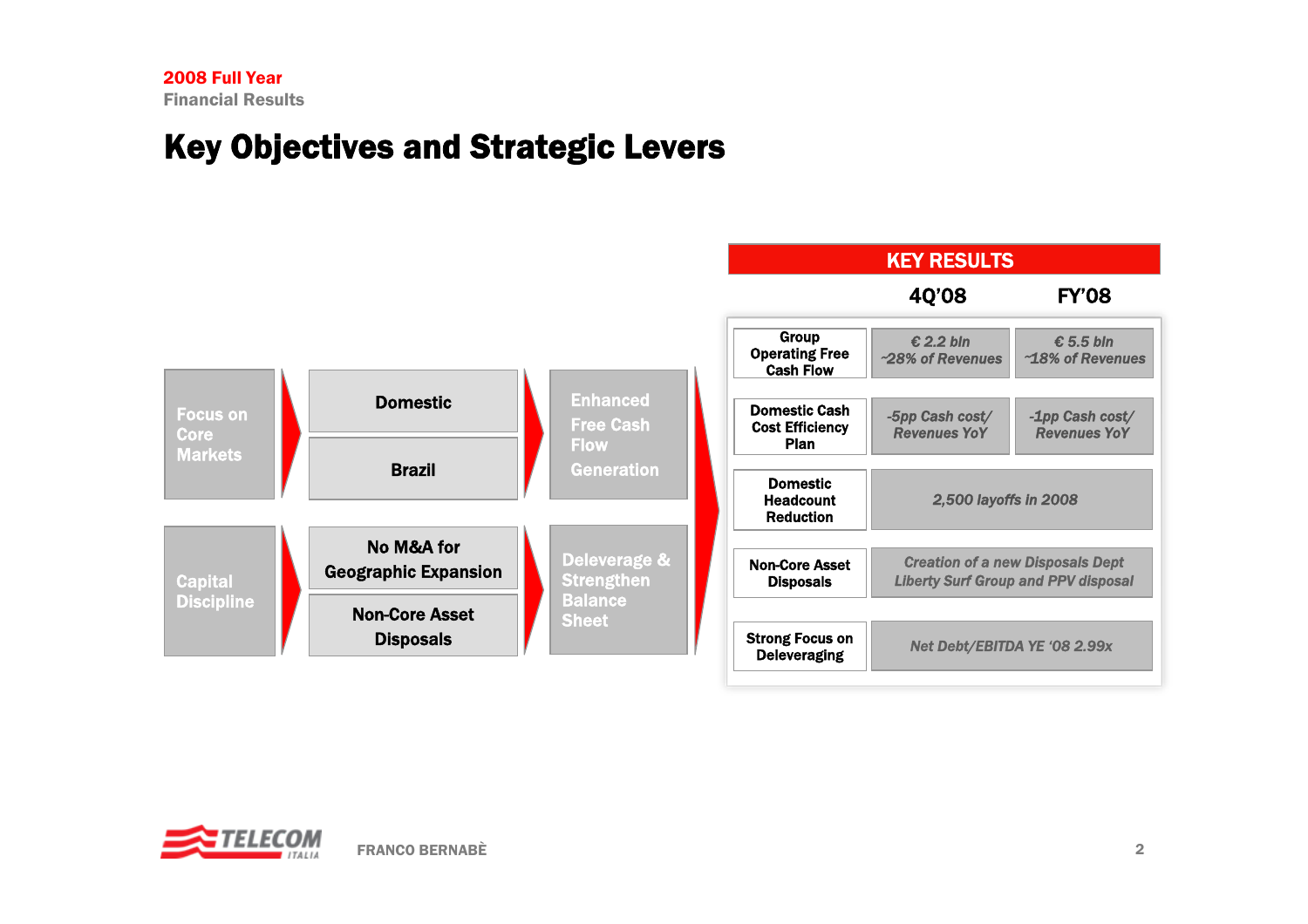### Improved Regulatory Framework

#### Transparency, monthly fees dynamics and innovative offers to customers

#### Expected regulatory framework

 $\triangleright$  Monthly consumer access fee from 12.14€/month to 13.40 €/month (starting February 1, 2009) approved by AGCOM.

4Q'08 Results

- **► Monthly fee LLU: TI proposed a charge increase of 1.75**  $\epsilon$ **/month (to 9.39** €/month). In December 2008, AGCOM launched a public consultation (Resolution 91/08/CIR) where a LLU monthly fee value of  $\epsilon$  8.55 was proposed  $(+0.91)$   $\epsilon$ /month vs. 2008).
- ¾ Open Access final undertakings approved by AGCOM in December 2008, aimed at completing and strengthening the directions indicated in the Equal Treatment Resolution (152/02/CONS).
- ¾ New offering "*Alice Casa*" approved by AGCOM: the innovative TI's offer proposes broadband access for the first time not including the traditional PSTN monthly fee. Moreover, in December 2008, AGCOM closed a proceeding concerning an alleged abuse of dominant position in winback and retention activities, by accepting Telecom Italia's commitments.

"Glide path" for mobile termination rates symmetry approved by AGCOM: full symmetry by July 2012 for all Italian mobile operators.

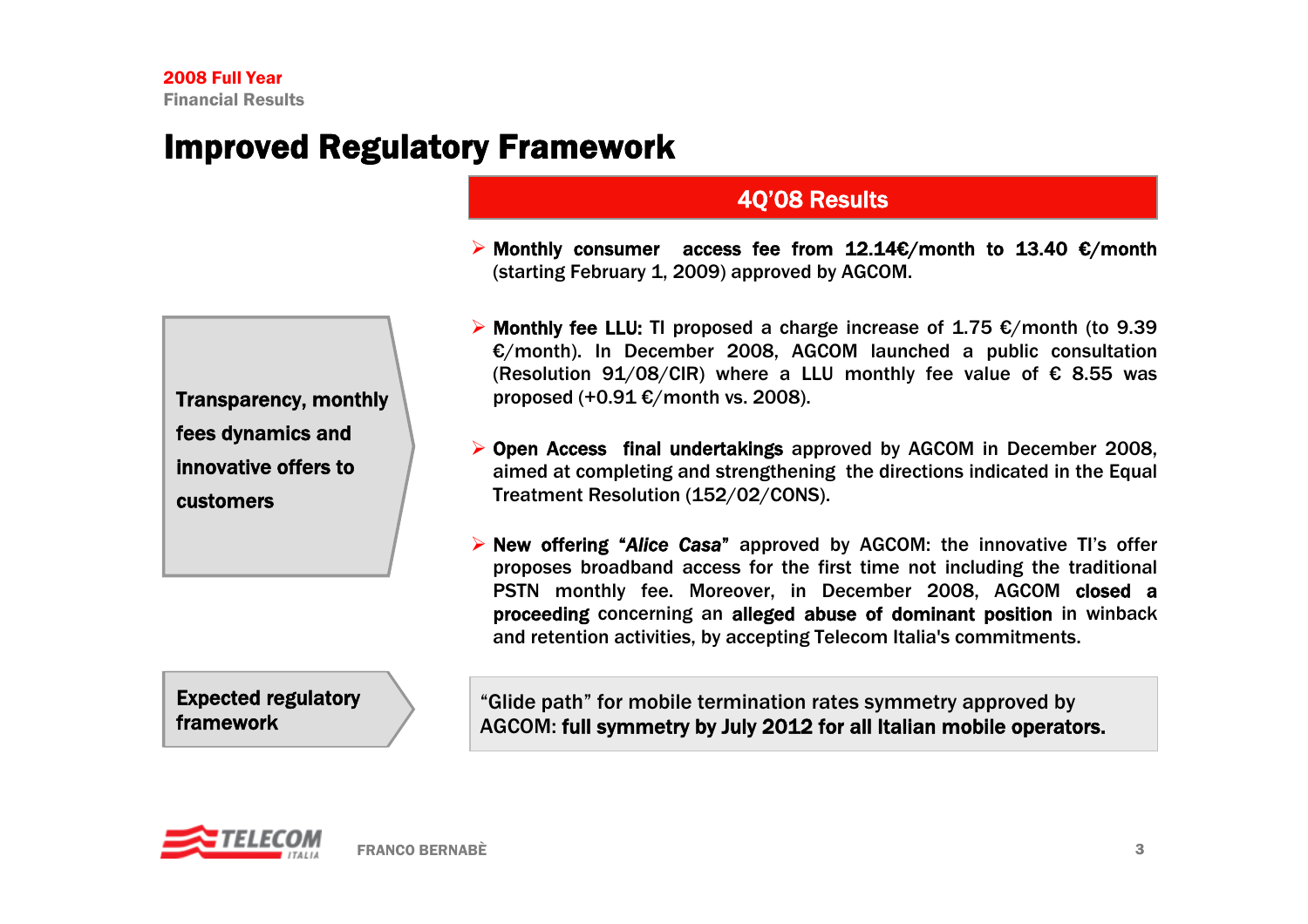### TI Group – Main Results - Organic Trend



*(\*) Pro-forma (Liberty Surf Group in Discontinued Operations)*

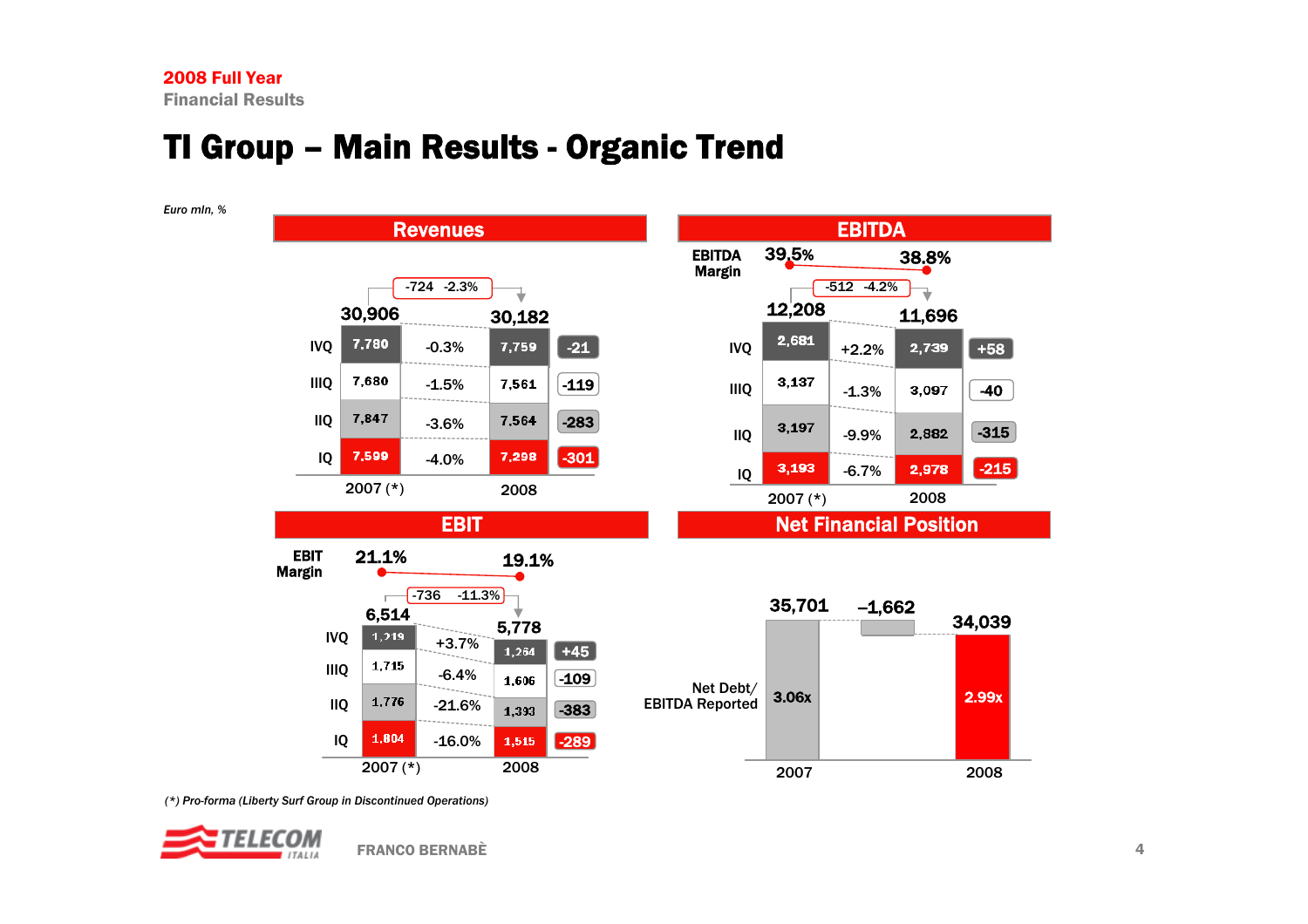### TI Group – Target Full Year 2008

| Bln Euro. %                                 | 2008 Actual         | <b>2008 Targets</b>                                                                                              | <b>Key Highlights</b>                                                                                                                                                                                                                                                            |
|---------------------------------------------|---------------------|------------------------------------------------------------------------------------------------------------------|----------------------------------------------------------------------------------------------------------------------------------------------------------------------------------------------------------------------------------------------------------------------------------|
|                                             | Organic $(*)$       | Organic $(*)$                                                                                                    |                                                                                                                                                                                                                                                                                  |
| <b>Revenues</b>                             | 30.2 <sup>(1)</sup> | $30.4 - 30.5$ (1)                                                                                                | > Domestic: over-performance through strong<br>ICT/BB and wholesale contribution<br>performance: 2H08 focus<br>$\triangleright$ Brazil<br>weak<br>mainly on house cleaning and strict costs<br>discipline                                                                        |
| <b>EBITDA</b><br><b>EBITDA Margin</b>       | 11.7<br>38.8%       | $~1$ - 38.0%<br>(excluding 1998 Licence Fee<br>for $\sim$ 0.5 bln/ $\epsilon$ and<br>restr. Cost for $\sim$ 0.3) | $\triangleright$ Group EBITDA Margin significantly above<br>company guidance<br>$\triangleright$ Domestic: stronger top line growth and strict<br>control<br>cost<br>lead<br>to<br>outperforming<br>profitability<br>$\triangleright$ Brazil in line with guidance: cost control |
| <b>Net Financial Position</b><br>NFP/Ebitda | 34.0<br>2.99x       | < 3.0x                                                                                                           | offsetting top line performance<br>$\triangleright$ Delivering a continuous deleverage through<br>strong cash generation                                                                                                                                                         |
| <b>CAPEX</b>                                | 5.4                 | ~5.4<br>(including 0.5 bln/ $\epsilon$<br>3G Licence in Brazil)                                                  |                                                                                                                                                                                                                                                                                  |

*(\*) Assuming perimeter excluding TI France (since 1.1) and Entel Bolivia (since 1.4) and excluding non recurring restructuring costs*

(1) Exchange rate used for actual figures R\$ 2.68/1€, for target figures R\$ 2.56/1€; FX negative effect equal to ~-230 mln €

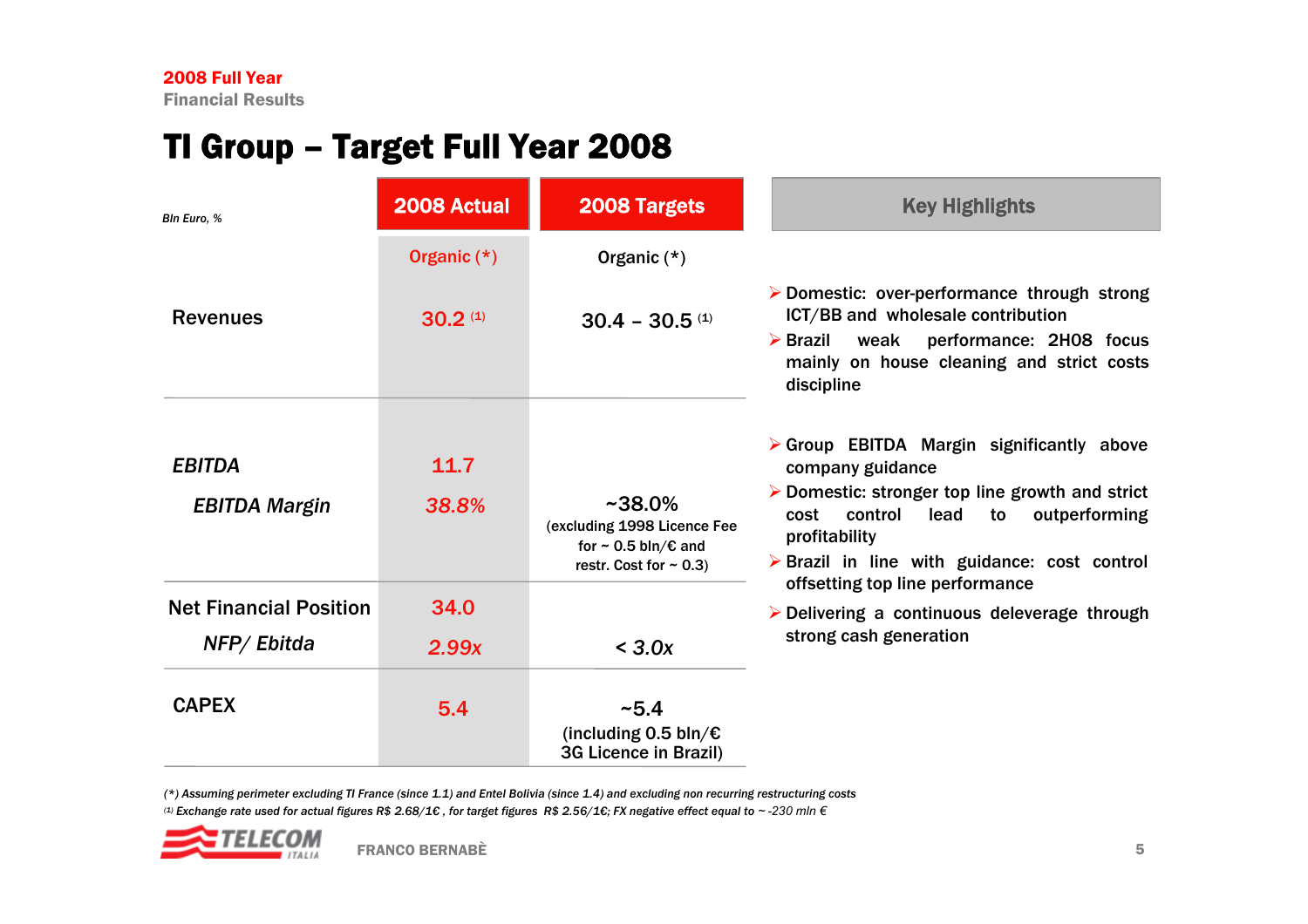### Key Objectives and Strategic Levers – Core Markets



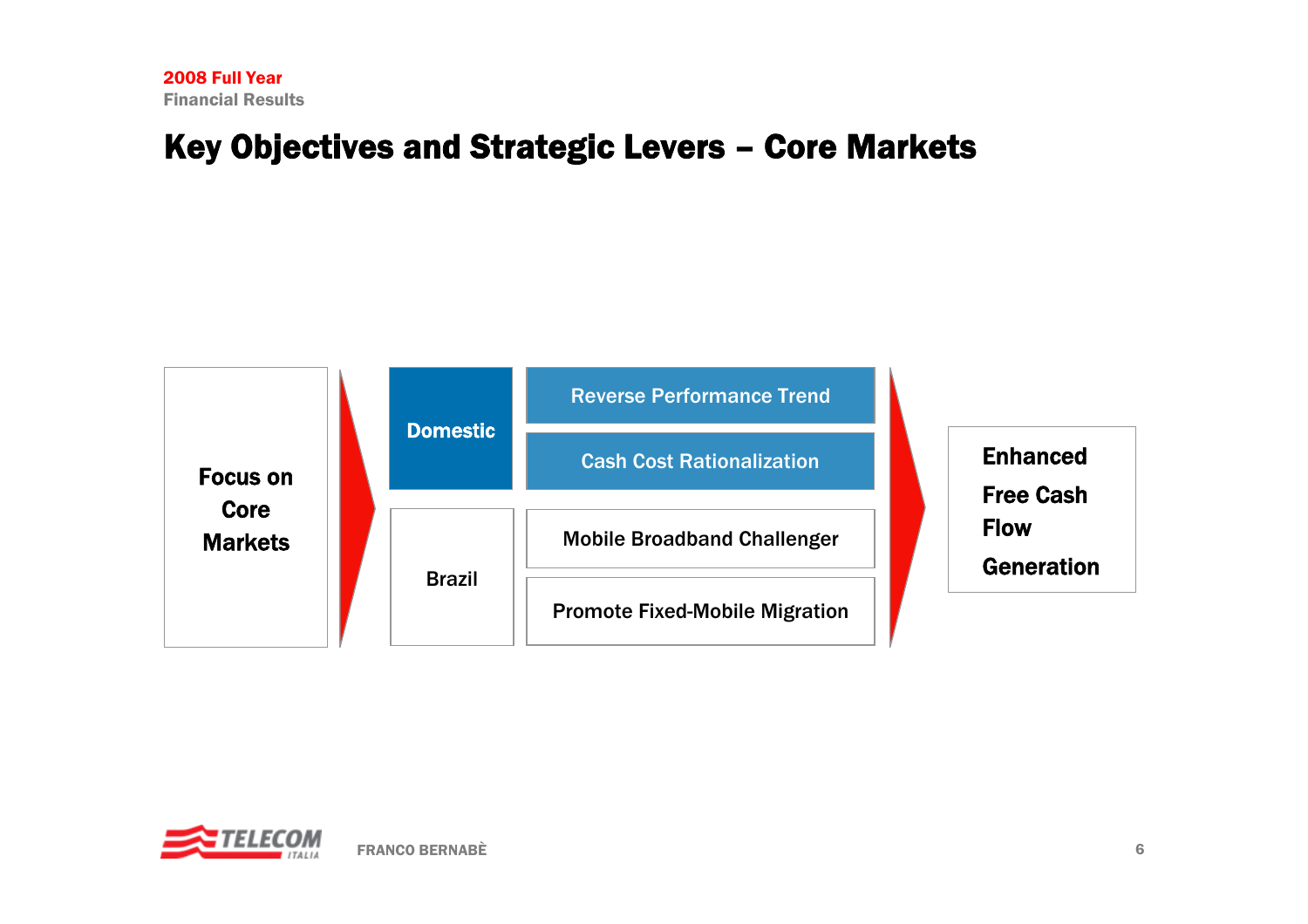### Domestic – Reverse Operating Performance Trend





| <b>Revenues by Technology</b> |        |         |                   |        |       |         |       |        |
|-------------------------------|--------|---------|-------------------|--------|-------|---------|-------|--------|
| Fixed                         |        |         | <b>Mobile</b>     |        |       |         |       |        |
| $-4.2%$<br>$-664$             |        |         | $-249$<br>$-2.5%$ |        |       |         |       |        |
|                               | 15,688 |         | 15,024            |        | 9,978 |         | 9,729 |        |
| <b>IVO</b>                    | 3,964  | $-2.3%$ | 3,872             | $-92$  | 2,549 | $+2.4%$ | 2,609 | $+60$  |
| <b>IIIO</b>                   | 3,761  | $-3.1%$ | 3,643             | $-118$ | 2,513 | $-2.5%$ | 2.451 | $-62$  |
| <b>IIQ</b>                    | 3,982  | $-5.5%$ | 3,763             | $-219$ | 2,551 | $-4.6%$ | 2.433 | $-118$ |
| IQ                            | 3,981  | $-5.9%$ | 3,746             | $-235$ | 2,365 | $-5.5%$ | 2,236 | $-129$ |
|                               | 2007   |         | 2008              |        | 2007  |         | 2008  |        |

EBITDA Margin



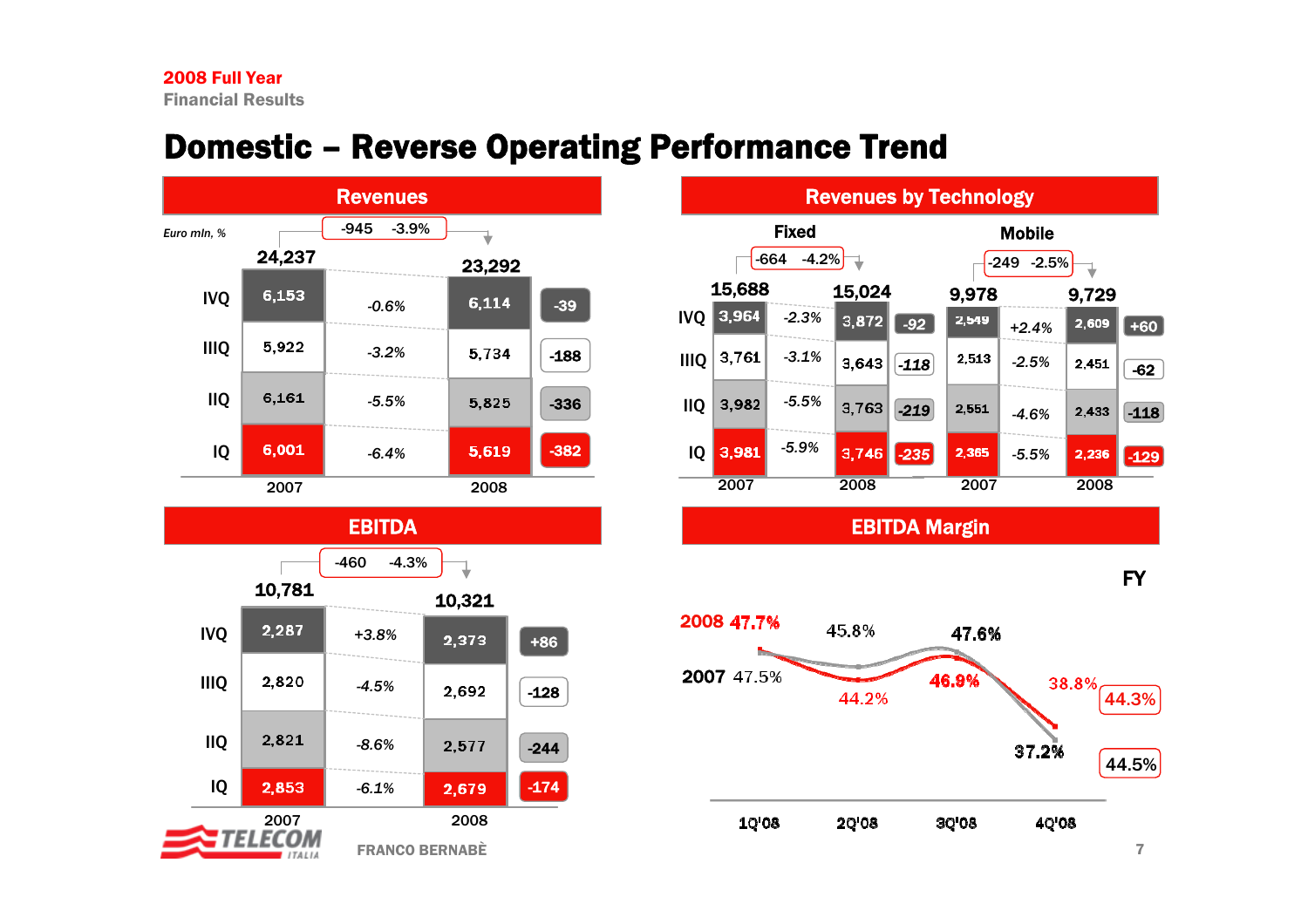# Domestic – Target Full Year 2008

| <b>FY2008</b> | 2008 Targets  | <b>Key Highlights</b>                                                                                                                         |  |
|---------------|---------------|-----------------------------------------------------------------------------------------------------------------------------------------------|--|
| Organic (*)   | Organic $(*)$ | $\triangleright$ Fixed<br>Solid performance in Internet revenues driven                                                                       |  |
| 23.3          | >23.0         | by ARPU stabilization & renewed customer<br>growth<br>Significant uptake of ICT revenues (+18% YoY                                            |  |
| <b>15.0</b>   | ~15.0         | in 2008 FY) through new contracts in 2H08<br>$\triangleright$ Mobile                                                                          |  |
| 9.7           | $\sim 9.8$    | $\triangleright$ Turning to positive service revenues in 4008<br>> ARPU rebound in 4Q08 driven by successful<br>mobile re-pricing & mobile BB |  |
| 10.3<br>44.3% | $-44.0%$      | $\triangleright$ Cost-cutting program moving towards a lean<br>organization<br>$\triangleright$ Over delivering on headcount reduction        |  |
| $3.7$         | ~2.5          | $\triangleright$ Extra Capex for quality improvement<br>$\triangleright$ IPTV coverage speed up<br>> Mobile Broadband overperformance         |  |
|               |               |                                                                                                                                               |  |

*(\*) Assuming 2008 exchange rates and excluding non recurring restructuring costs*

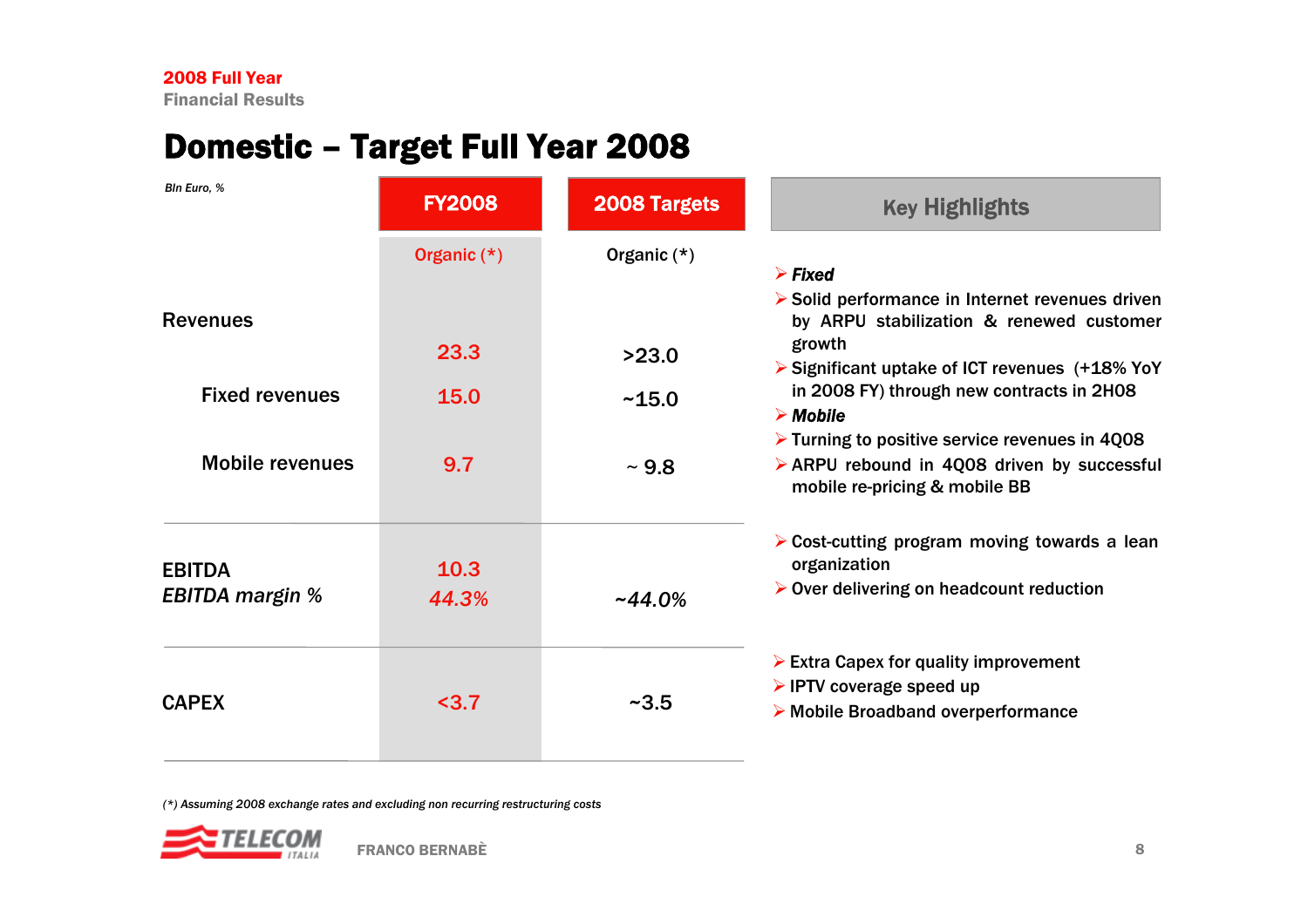*'000 access lines*

### Domestic Fixed -TI Access Performance



OLO Access Growth 336265223110 <sup>141</sup> 4Q'07 1Q'08 2Q'08 3Q'08 4Q'08 4Q'07 1Q'08 2Q'08 3Q'08 4Q'08 26 4183391014Q'07 1Q'08 2Q'08 3Q'08 4Q'08 27177 660104ULL FY 739Naked FY 264  $\vert$  WLR FY 518 FY 1,521

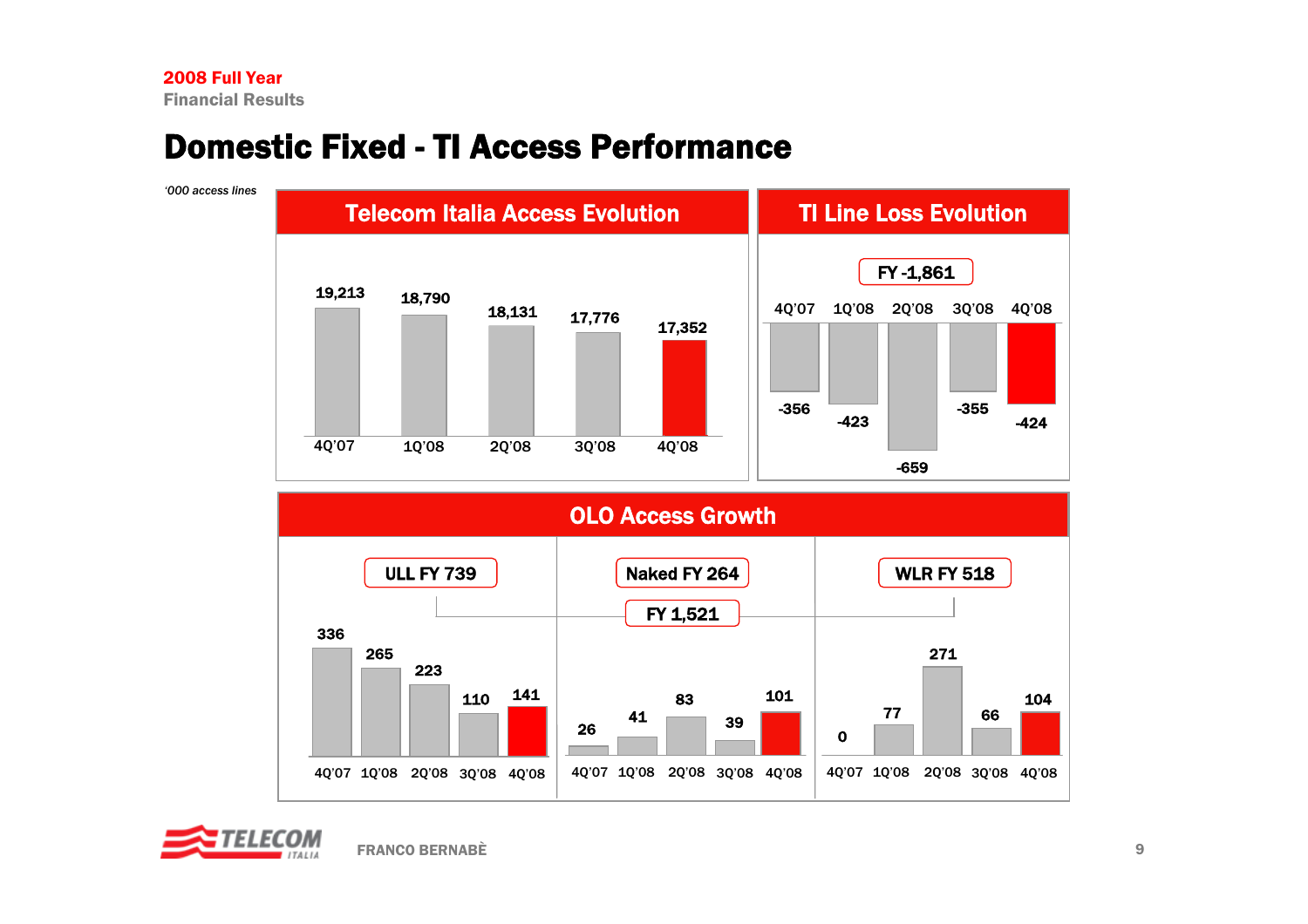### Domestic Fixed - Focus on BB and ICT





ICT Revenues



- ¾ FY targets (0.74 bln €) fully achieved with sustained growth in last 2 quarters
- ¾ Service revenues increase by +22% YoY accounting for 59% of revenues mix
- $\triangleright$  Strong awareness on Top Customers, significant increase from Corporate segment and new offers launch for SME

10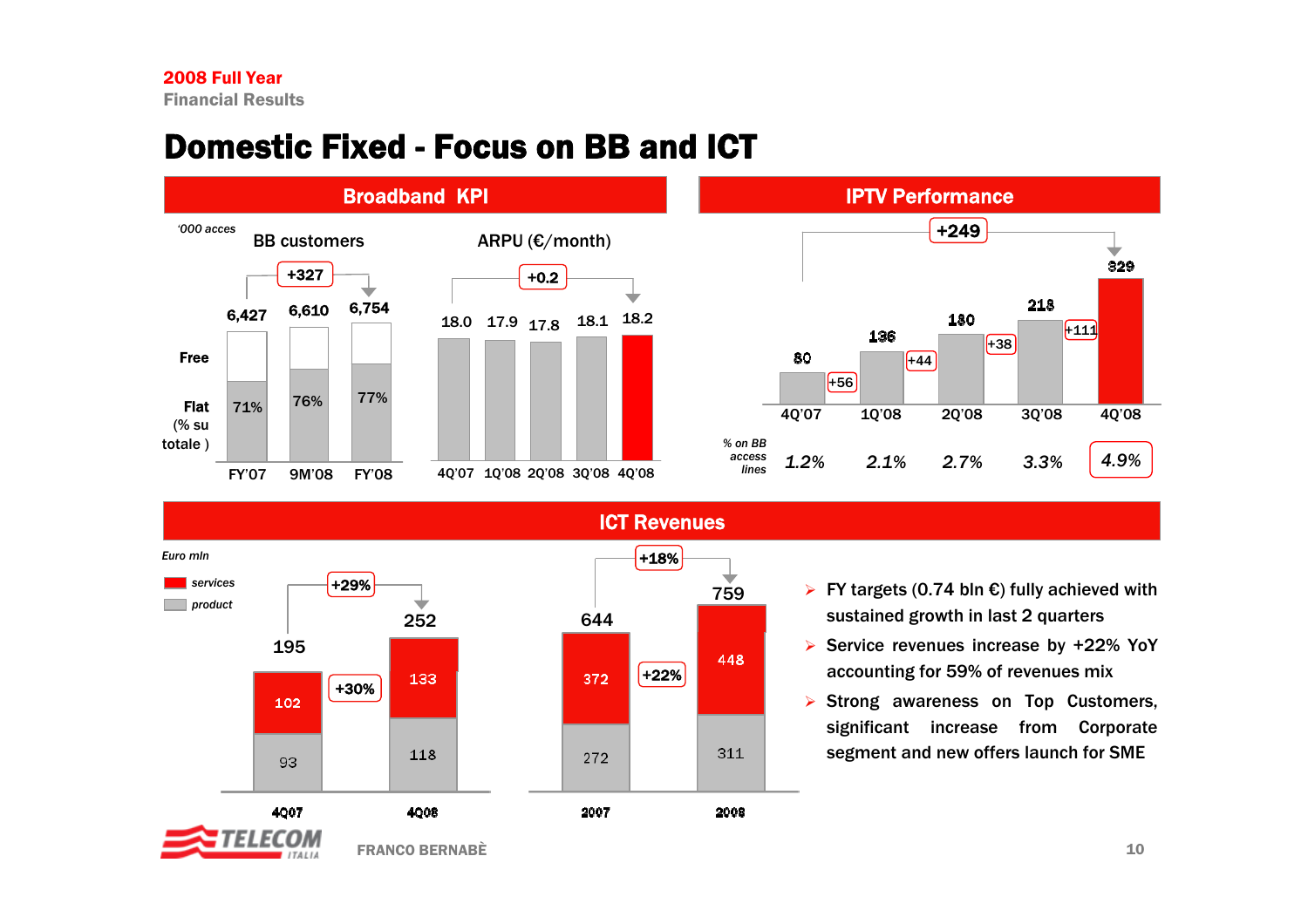# Domestic Mobile - Less Lines, More Valuable Customers



#### More Valuable Gross Adds



#### WEB Mobile BB Active Users





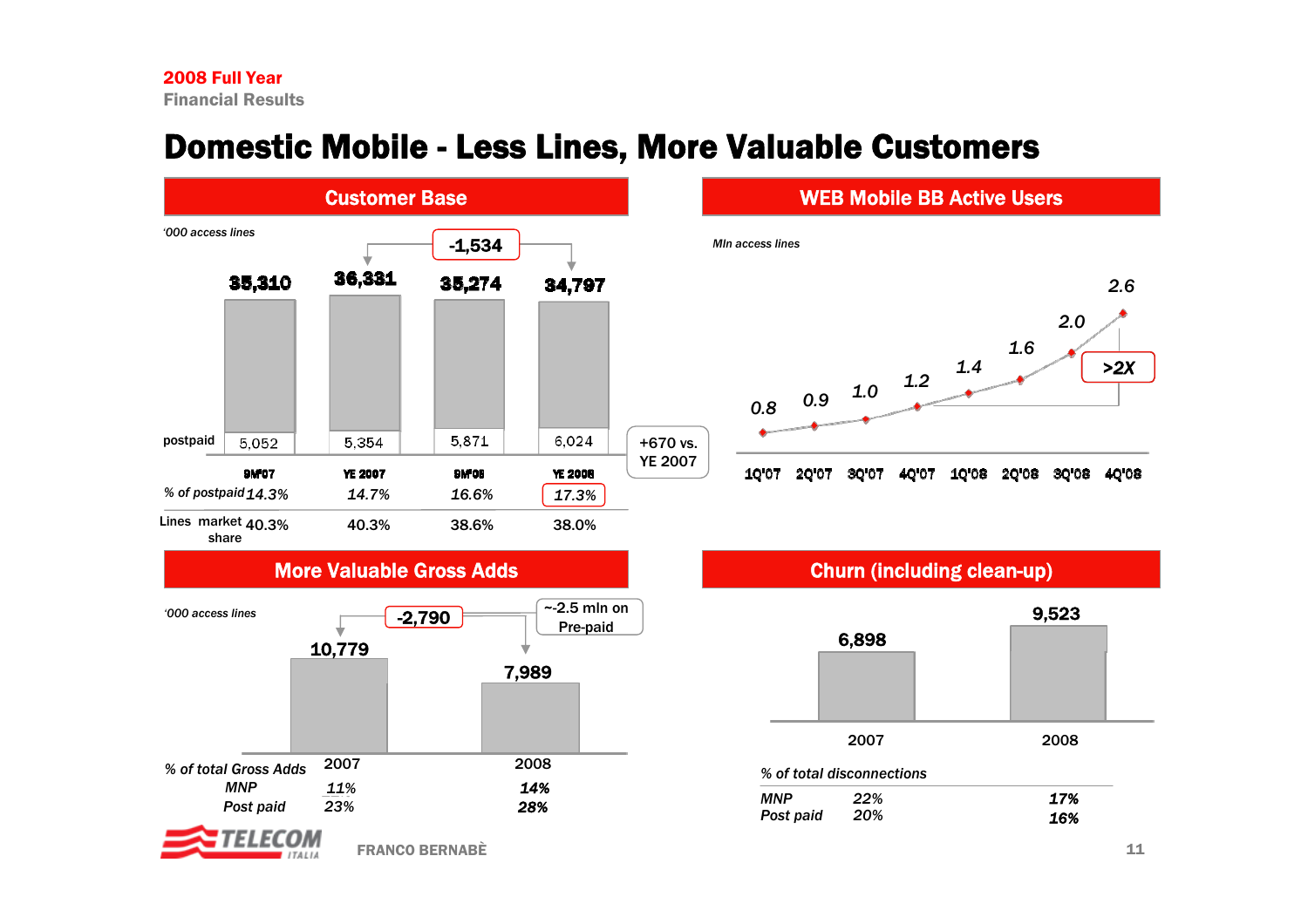### Domestic Mobile - Top Line Rebound

Service Revenues



#### Drivers of ARPU Rebound (€)





#### Focus on Outgoing

- 1<sup>st</sup> positive outgoing revenues performance since the introduction of Bersani Decree (1Q07) through:
- ¾Successful execution of re-pricing with prices back to 4Q07 level (+6% vs. minimum of '08)
- ¾Volume stabilization vs Prices increase: capturing value from 2007-2008 volumes growth due to push on traffic promotions and Bersani elasticity impact

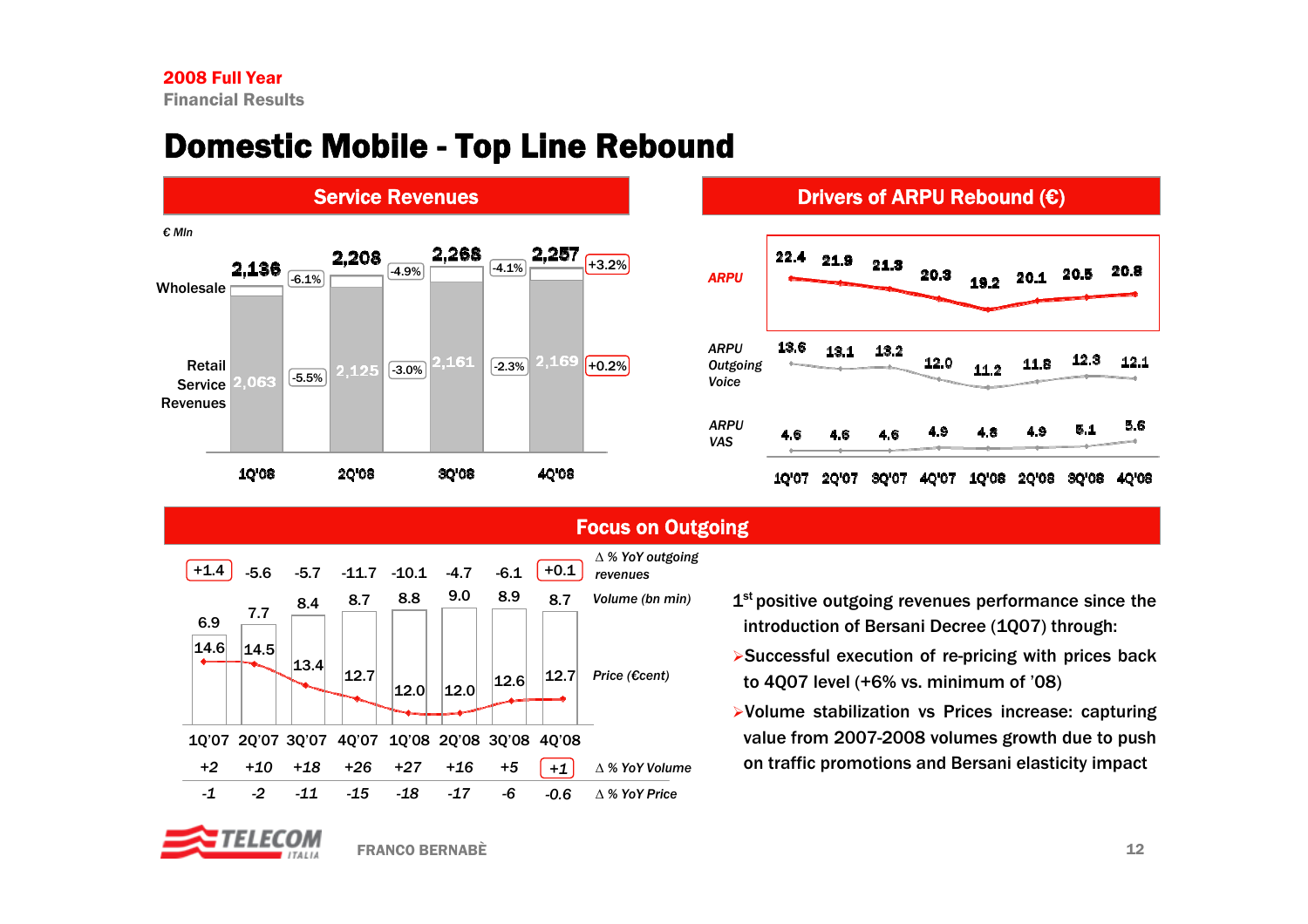## Domestic Mobile - VAS Driven by Mobile Internet





From Handsets to Internet Devices



ARPU VAS FY08 1922*Euro/month '000*

5Blended VAS\* Browsing (WEB+WAP)\*\* WEB Only\*\*\*

*\* Reported on Total lines*

*\*\*Browsing revenues/mobile active Internet users (>50KB WAP; more than 3 WEB connections) \*\*\* WEB Browsing revenues/web active users (more than 3 WEB connections)* 

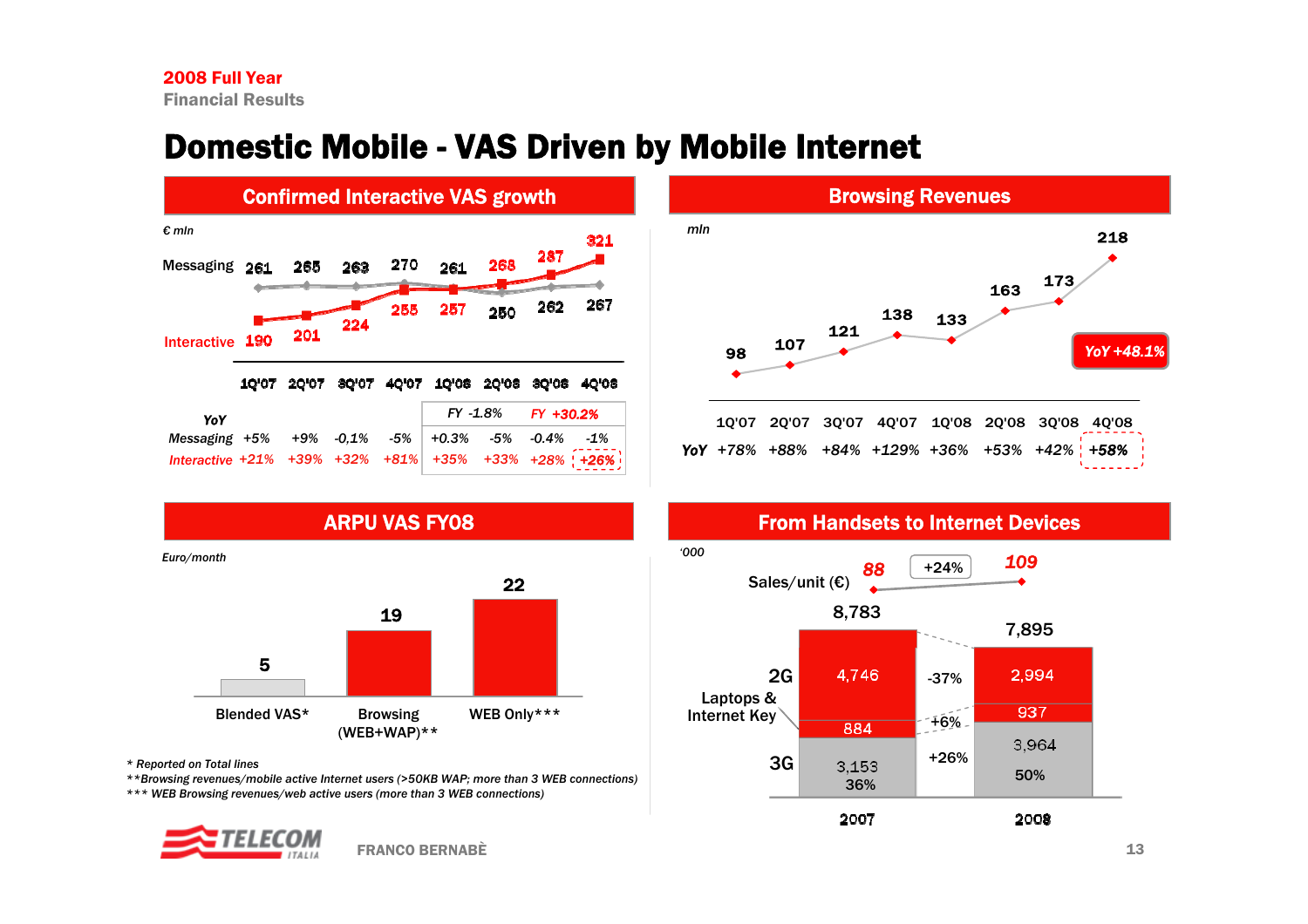# Domestic – Working On Efficiency



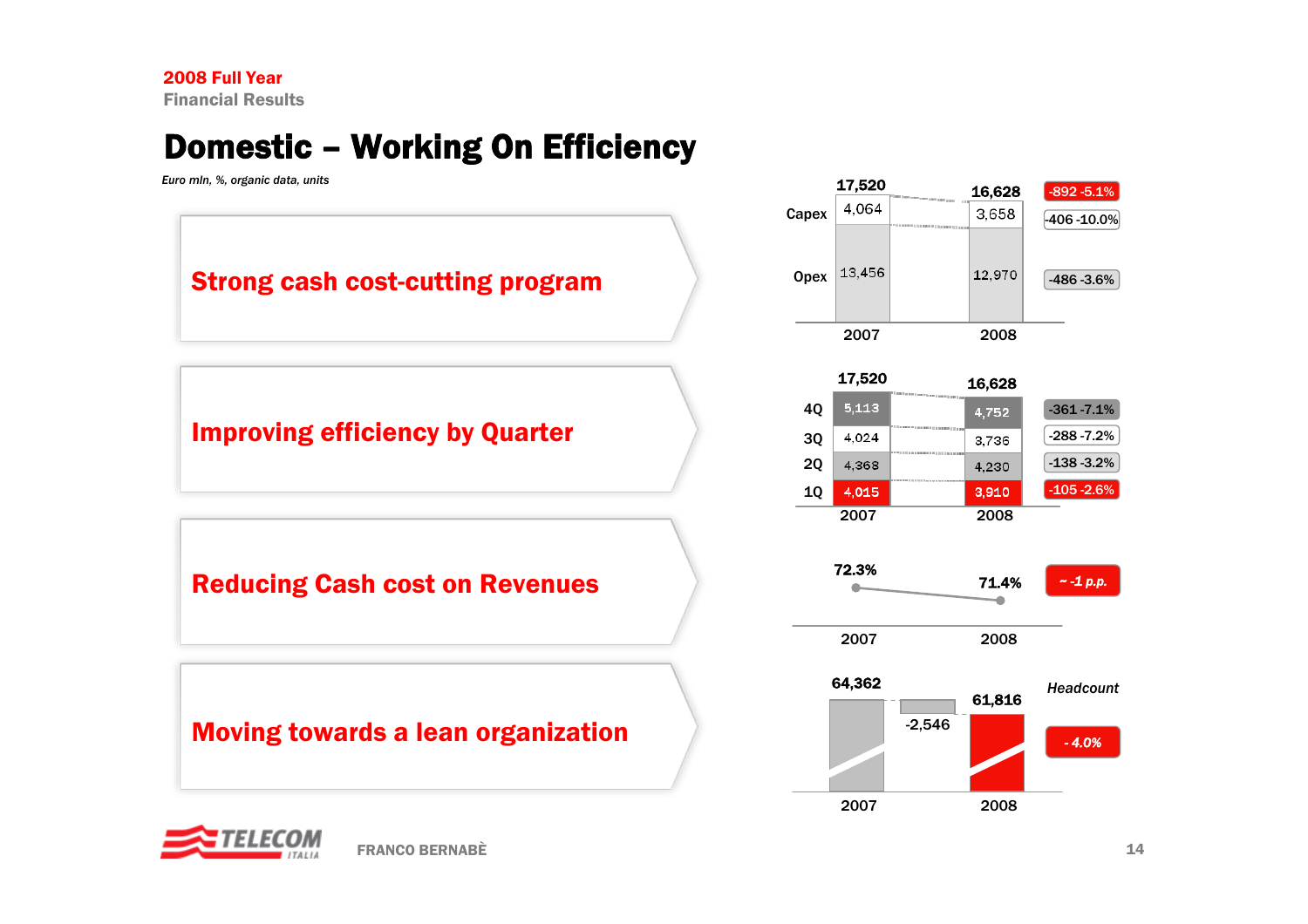#### Key Objectives and Strategic Levers – Core Markets



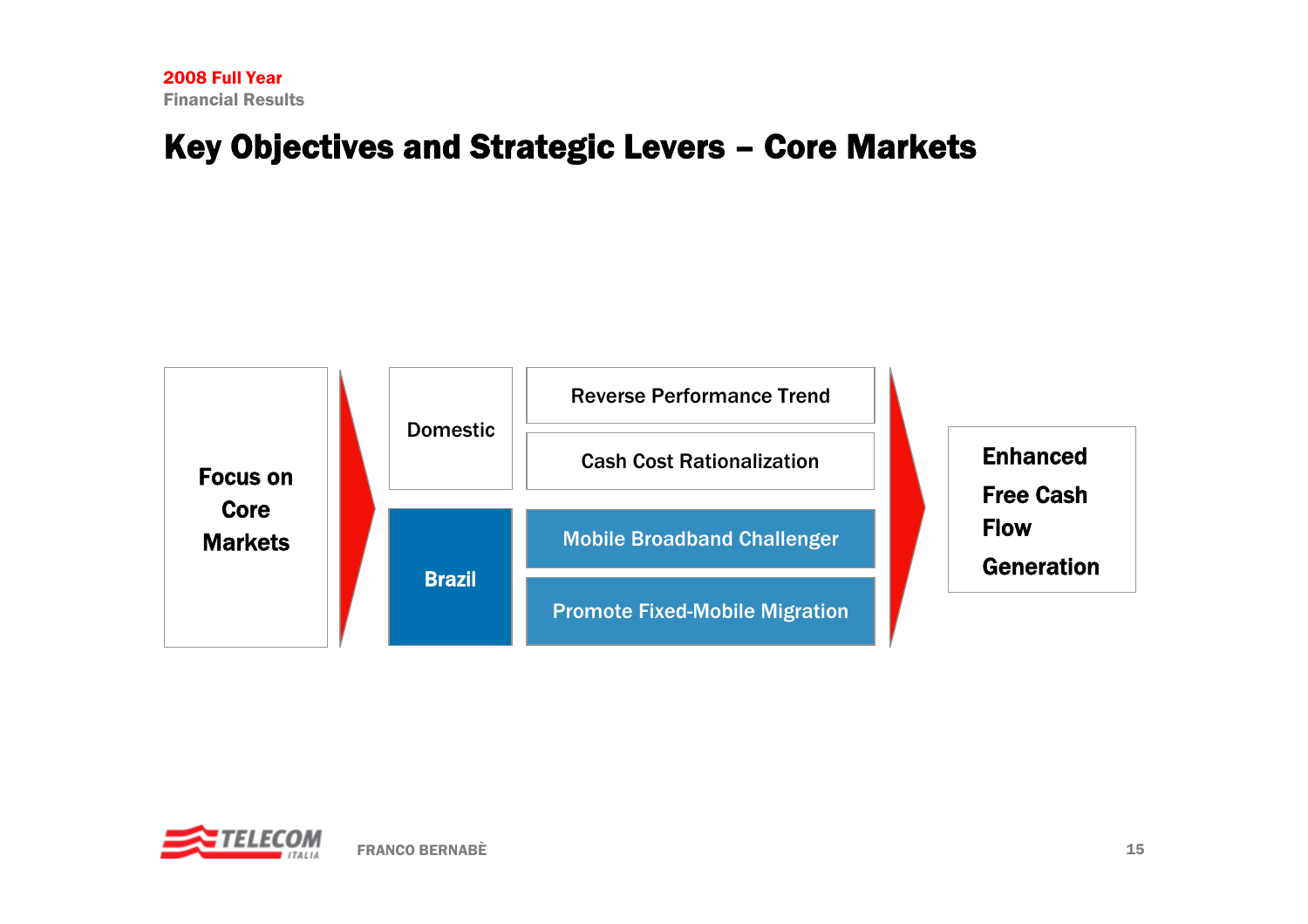# TIM Brasil – Main Results Organic Trend





508  $+141$ 



NET DEBT

*\* "Parcelamento" impact (September 2007) included: -20 mln/€ on Revenues; -64 mln/€ on EBITDA and EBIT* 

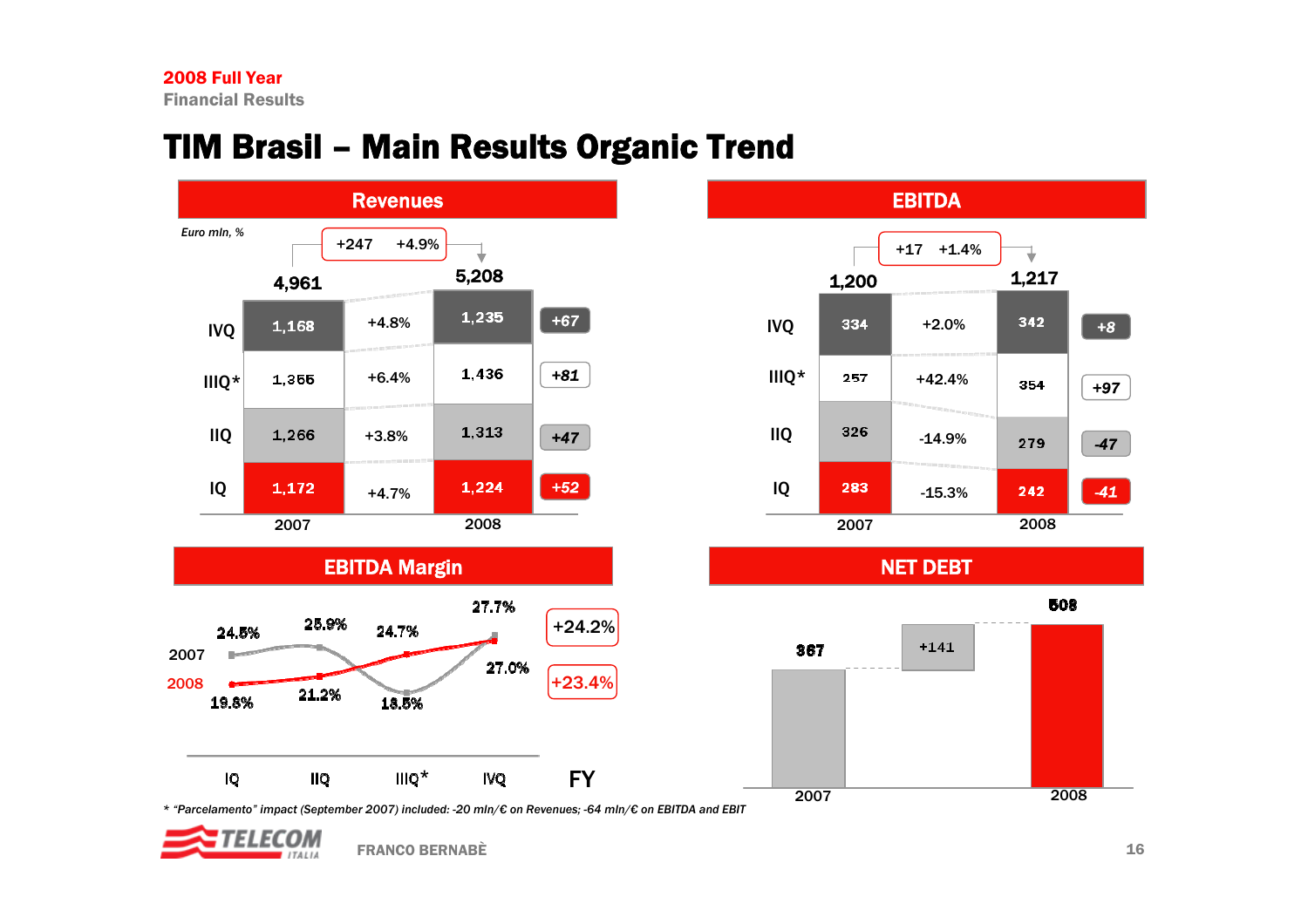# TIM Brasil – Target Full Year 2008

| <b>IAS</b>                                     | 2008 Actual | <b>2008 Targets</b> | <b>Key Highlights</b>                                                                                                                                                                            |  |
|------------------------------------------------|-------------|---------------------|--------------------------------------------------------------------------------------------------------------------------------------------------------------------------------------------------|--|
|                                                |             |                     |                                                                                                                                                                                                  |  |
| <b>Customer Portfolio</b><br>(mIn SIM)         | 36.4        | $~1$ - 37           | $\triangleright$ TIM Brasil maintained a cautious commercial                                                                                                                                     |  |
| <b>Market Share on SIM</b>                     | 24.2%       | $~1$ -26            | approach in a fierce competitive environment<br>with aggressive promotions                                                                                                                       |  |
| Revenues growth - organic                      | 4.9%        | $> 7\%$             | $\triangleright$ Revenues performance impacted by spill-over<br>effect of 4Q07 promotions, weakness on post-<br>paid churn and strong focus on cost control                                      |  |
| <b>EBITDA Margin - organic</b>                 | 23.4%       | $23 - 23.5%$        | $\triangleright$ Profitability in the high-end range of the<br>guidance through:<br>$\triangleright$ complete re-modeling of promotions<br>$\triangleright$ tight cost control on subsidy<br>and |  |
| CAPEX (bln $\epsilon$ )<br>3G license excluded | < 1.4       | ~1.5<br>$-1.0$      | acquisition<br>$\triangleright$ Lower commercial Capex<br>$\triangleright$ Positive impact of FX                                                                                                 |  |

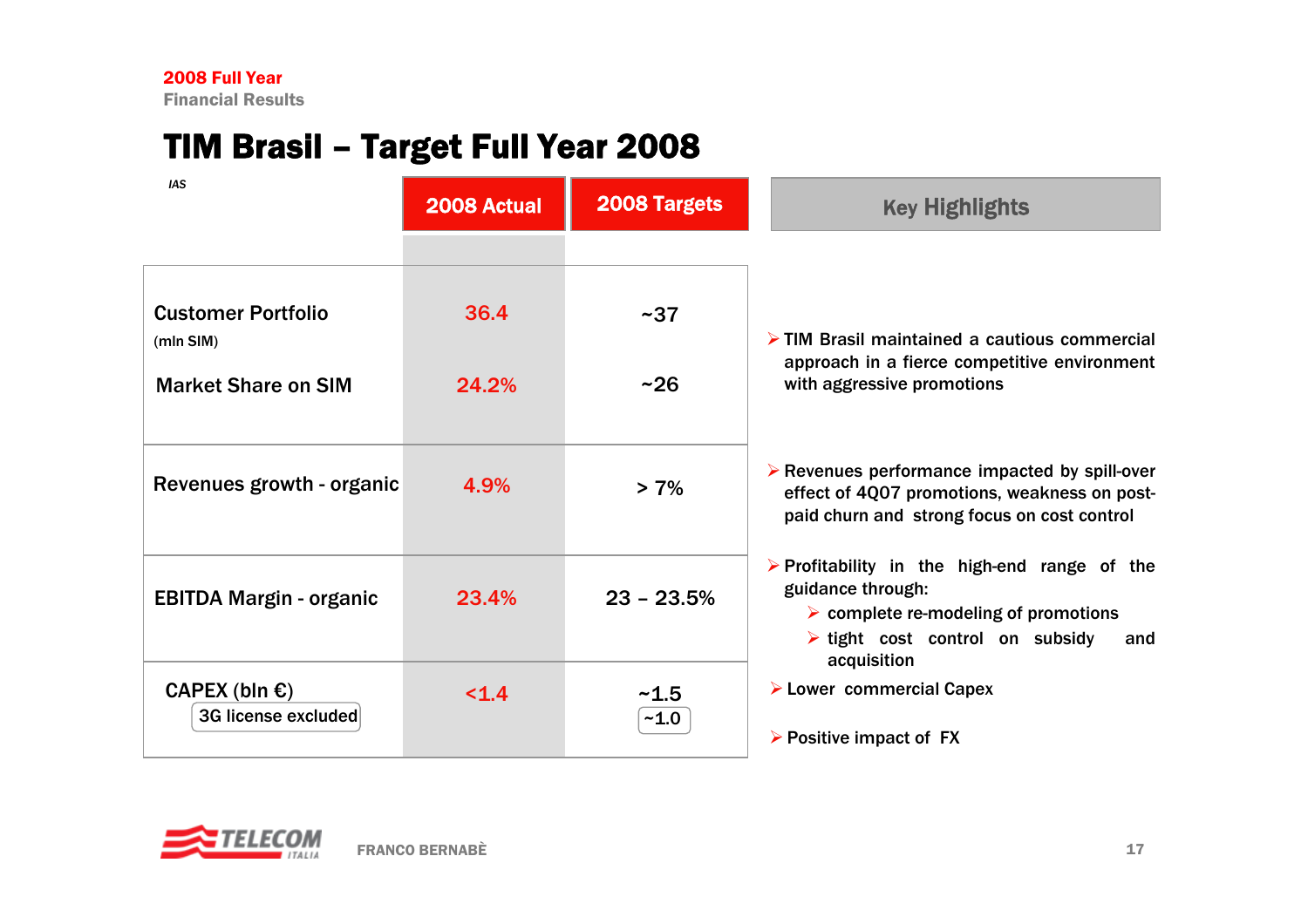# TIM Brasil - Rigorous Financial Discipline…







# …& Promising KPI's



*\* Including TIM Casa Flex*

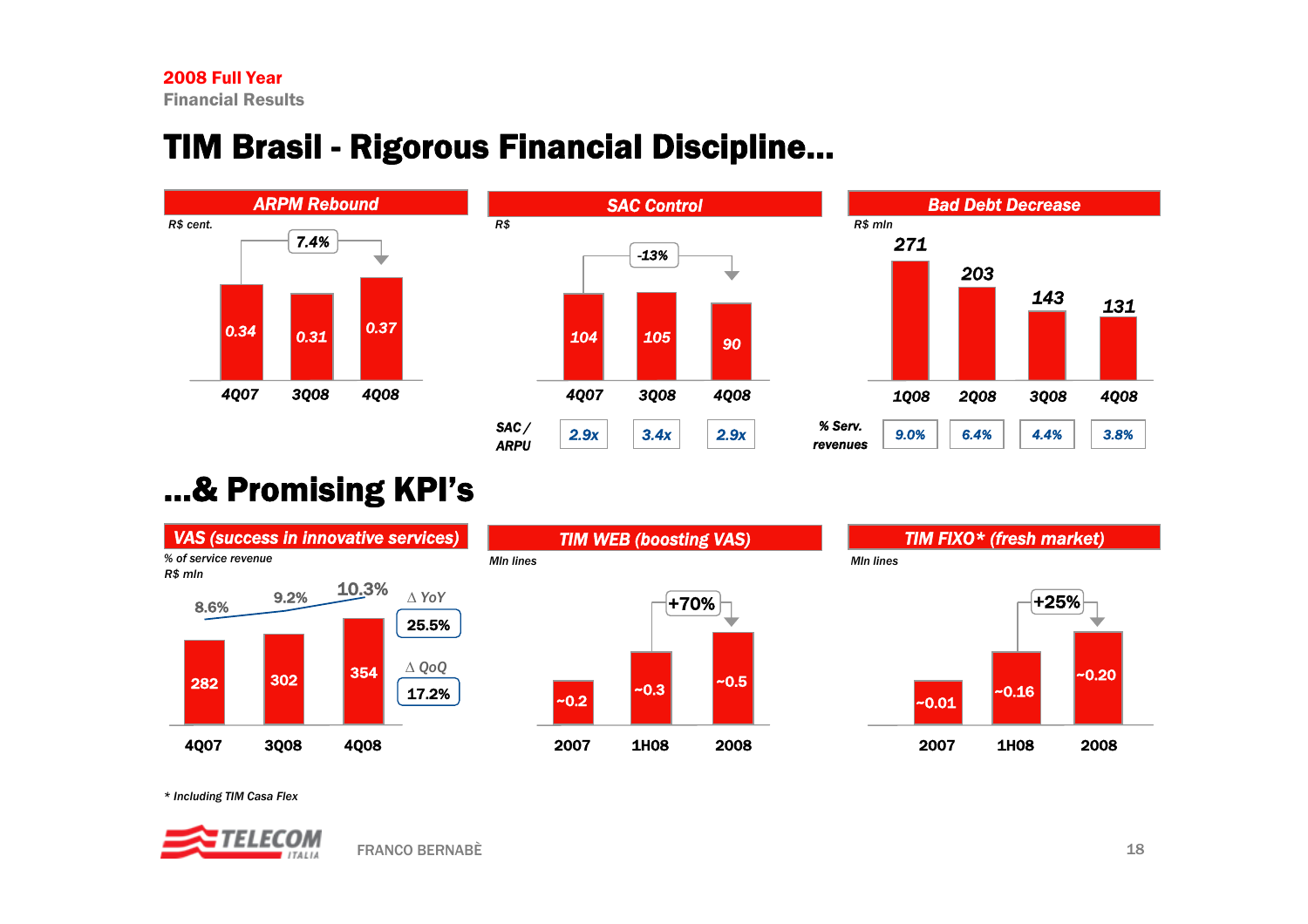### TIM Brasil - Our Commitment for 2009



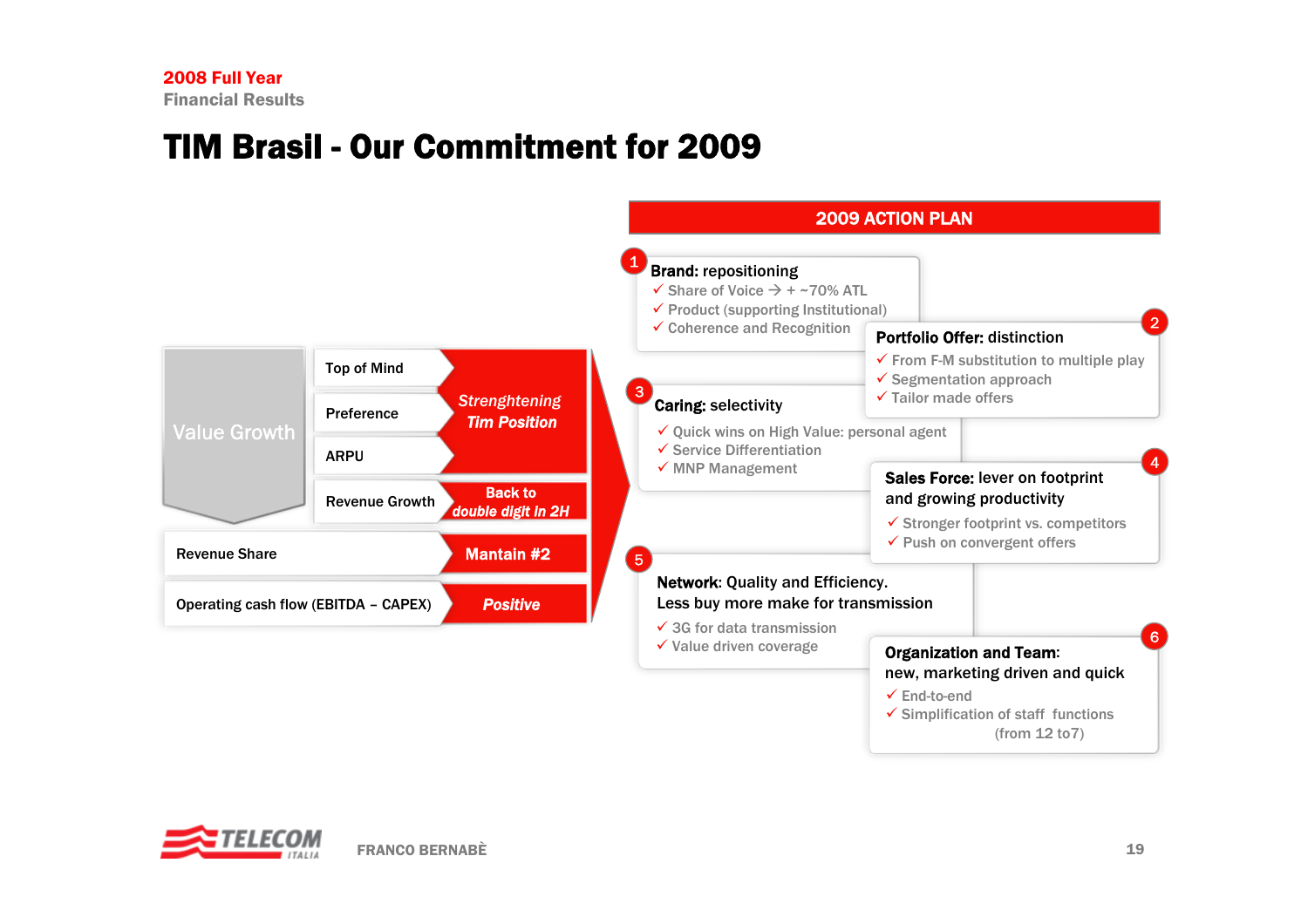# TI Group 2008 estimates and 2009-2011 targets

|                               |                     |                     |                            | <b>Target</b>        |  |  |
|-------------------------------|---------------------|---------------------|----------------------------|----------------------|--|--|
| Organic Data*                 | 2008 Actual         | 2008 E              | 2009                       | <b>Plan</b>          |  |  |
| <b>Revenues</b>               | bln $\epsilon$      | bln €               | $bln \mathbf{\varepsilon}$ | CAGR 2008-2011       |  |  |
|                               | 30.2 <sup>(1)</sup> | $30.4 - 30.5$ (1)   | Stable <sup>(1)</sup>      | $>2\%$               |  |  |
| <b>EBITDA</b>                 | % on revenues       | % on revenues       | % on revenues              | % on revenues 2011   |  |  |
|                               | 38.8%               | $~1438.0\%$         | <b>Stable</b>              | $>39\%$              |  |  |
| <b>CAPEX</b>                  | $bln \in$           | $bln \in$           | $bln \varepsilon$          | % on revenues 2011   |  |  |
|                               | 5.4                 | ~5.4                | $-4.8$                     | 13.0%-13.5%          |  |  |
| <b>Net Financial Position</b> | NFP/EBITDA reported | NFP/EBITDA reported | NFP/EBITDA reported        | NFP/EBITDA rep. 2011 |  |  |
|                               | 2.99x               | $3.0X$              | ~2.9X                      | ~2.3X                |  |  |

*(\*) Assuming perimeter excluding TI France (since 1.1) and Entel Bolivia (since 1.4) and excluding non-recurring restructuring costs*

*(1) Exchange rate used for actual figures R\$ 2.68/1€ , for target figures R\$ 2.56/1€*

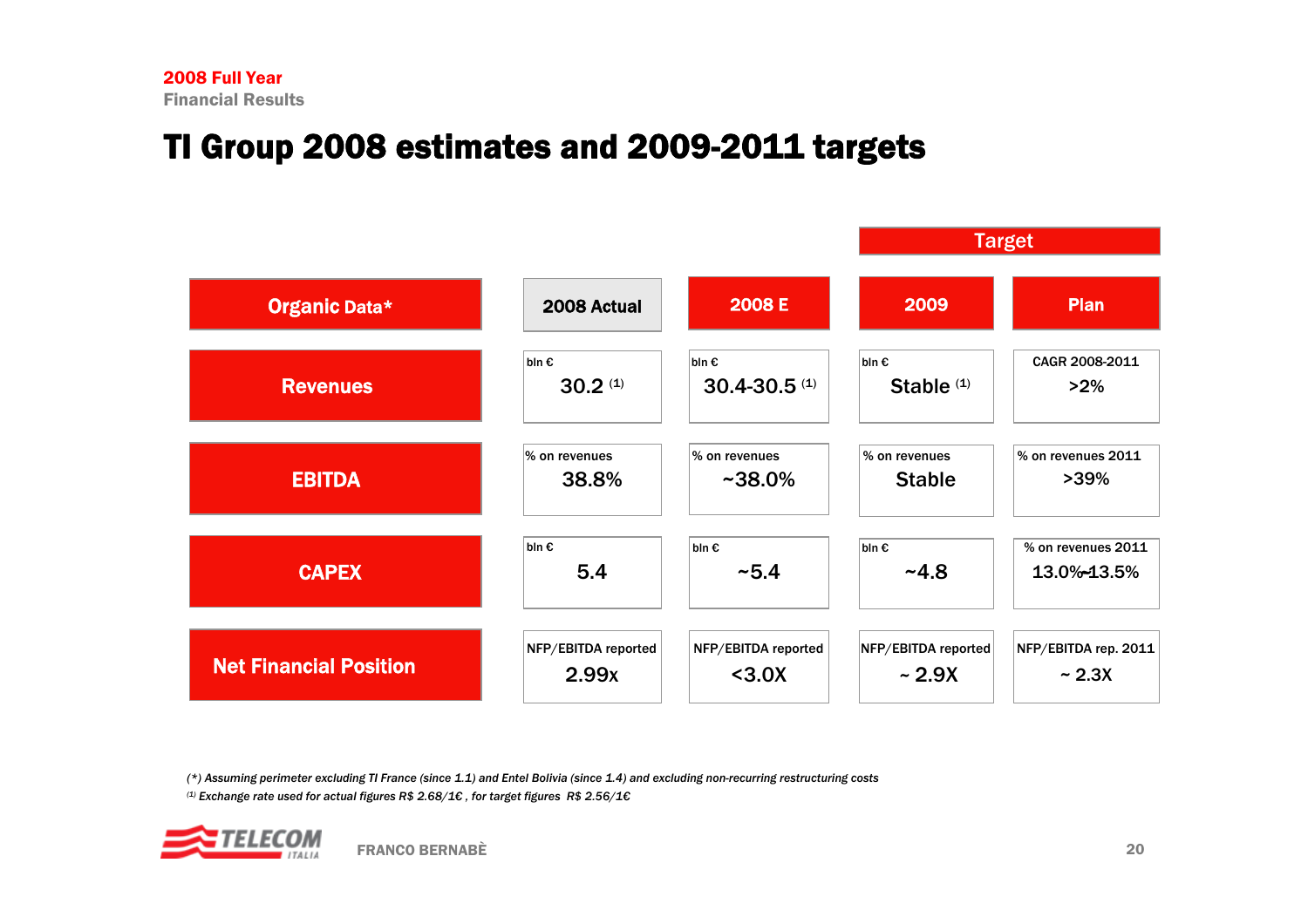# TI Domestic 2008 estimates and 2009-2011 targets



*\* Assuming perimeter as December 2008, 2008 exchange rates and excluding non-organic items impact*